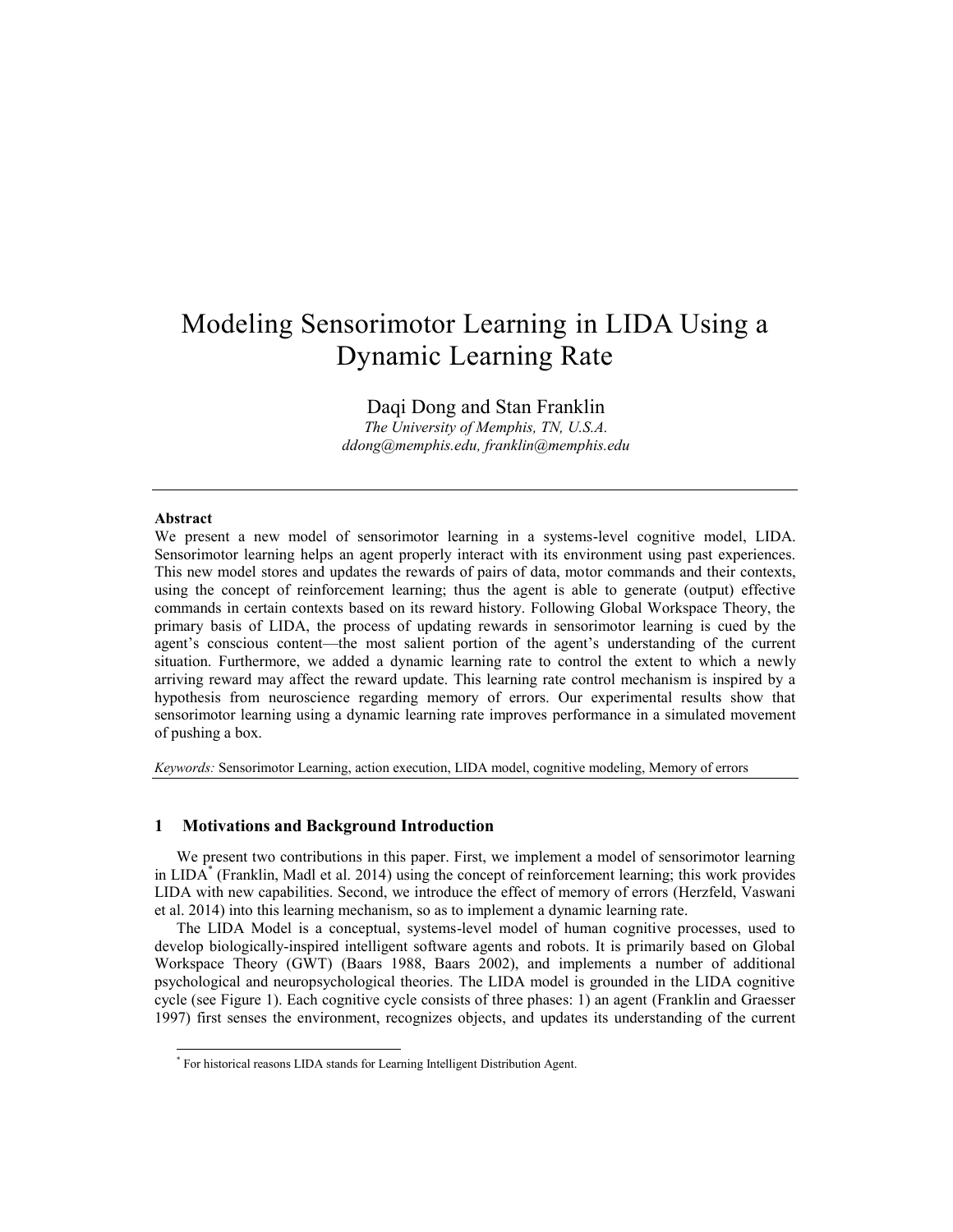situation in its Current Situational Model; 2) then in the Global Workspace it decides by a competitive process what portion of the represented situation should be attended to as the agent's conscious content, and broadcasts this portion to the rest of the system in order to facilitate action selection and modulate learning; 3) finally, the agent learns into its various memory systems, and simultaneously chooses an appropriate action, and executes it.



**Figure 1:** LIDA Cognitive Cycle Diagram

We have recently implemented a model for action execution known as the Sensory Motor System (SMS) [\(Dong and Franklin 2014\)](#page-8-5). Action execution refers to a process by which an agent or robot executes a selected goal-directed action so as to output pertinent movement. The SMS generates executable motor commands driven by both the goal-directed action and low-level sensory data, and sends them to the agent's actuators. The SMS is the key module that is augmented by our implementing a model of sensorimotor learning into LIDA.

The SMS is implemented in LIDA using two modules: Sensory Motor Memory and Motor Plan Execution as depicted in the bottom left corner of Figure 1. In the SMS, the mechanism of motor command generation is designed according to the concept of the subsumption architecture [\(Brooks](#page-8-6)  [1986,](#page-8-6) [Brooks 1991\)](#page-8-7), a type of reactive motor control mechanism. Inside the subsumption architecture, a sensor is directly linked to the motor that drives the actuators, and there is no central control [\(Connell 1989,](#page-8-8) [Brooks 1990\)](#page-8-9). This feature of no central control matches required features of action execution in the SMS. As mentioned by Marc Jeannerod, "...the conceptual content, when it exists (i.e., when an explicit desire to perform the action is formed), is present first. Then, at the time of execution, a different mechanism comes into play where the representation loses its explicit character and runs automatically to reach the desired goal..." [\(2006\)](#page-8-10). This capability of running automatically to reach the desired goal without "its explicit character" is accomplished computationally by using the subsumption architecture in the SMS. However, in LIDA, the SMS is a module that cooperates with other LIDA modules, some of which maintain representations of environment internally, contrary to a commitment of the subsumption architecture, for example, some modules occurring in the understanding and attention phases of the LIDA cognitive cycle.

In the next section, we introduce the work of modeling sensorimotor learning in LIDA. Then in Section 3, we describe an addition of a dynamic learning rate into this learning mechanism. Following that, we provide current experimental results. Finally, we propose some directions for further research.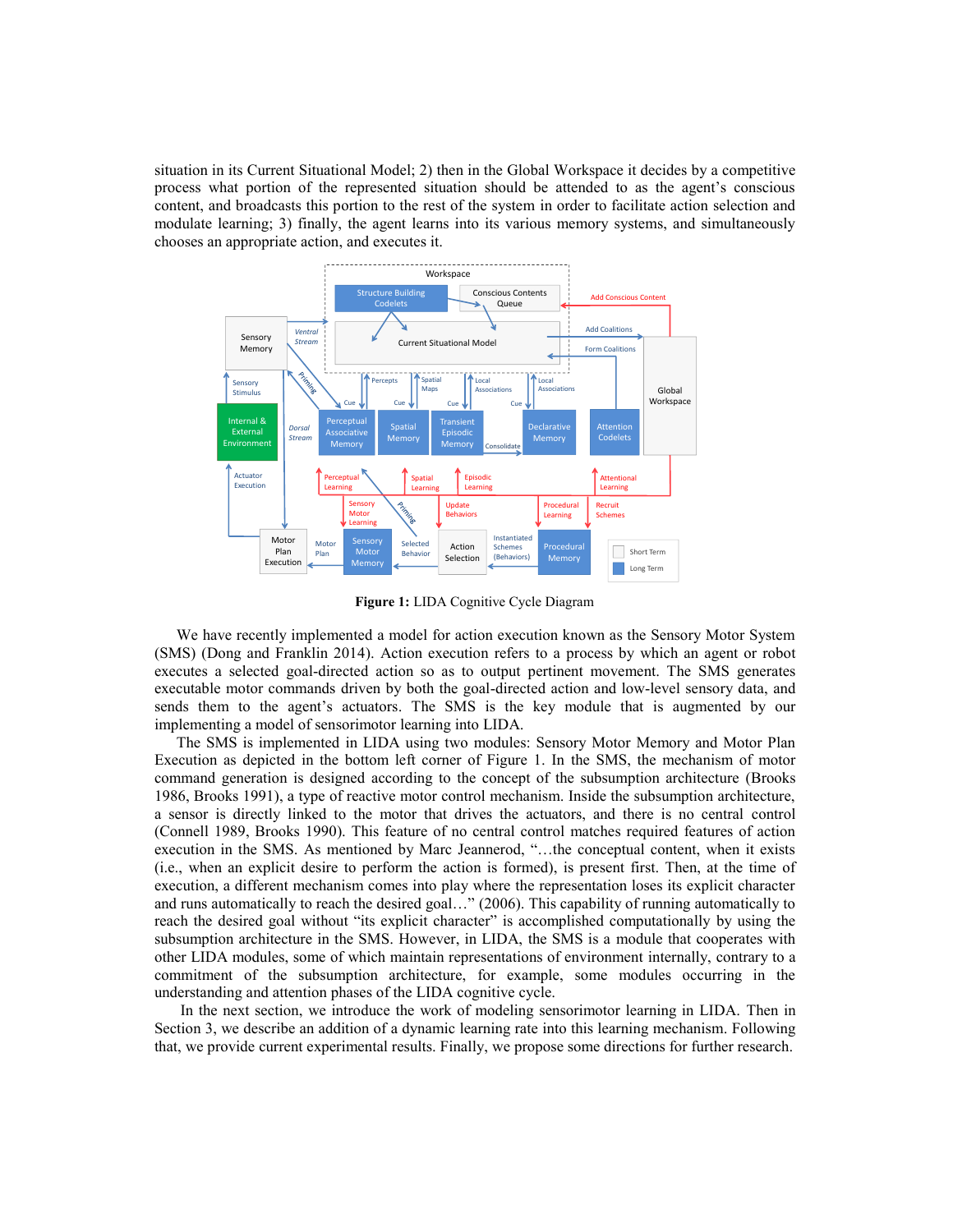## **2 Modeling Sensorimotor Learning in LIDA**

Practically it is easy to study this modeling work by using an example that includes concrete motor commands. Therefore, we simulated an autonomous agent [\(Franklin and Graesser 1997\)](#page-8-4) to implement our model of sensorimotor learning. The agent consists of a simulated robot body and a controller implemented using a computational LIDA framework [\(Snaider, McCall et al. 2011\)](#page-9-0). This agent is designed to learn how to push a box properly.

Below we introduce the robot, the cooperation between the Sensory Motor System (SMS) and some of LIDA's other modules, the development of the new SMS, and the implementation of other relevant LIDA modules.

## **2.1 A Box Pushing Robot**

We reuse a two-wheeled robot provided by Webots<sup>†</sup>, as shown in Figure 2. Its simulated height is 0.08m and its radius is 0.045m. The motor commands of the robot are limited to going forward, and turning left or right either by approximately 13 or 22 degrees.



**Figure 2:** A two-wheeled box pushing robot

The robot has eight distance sensors. Each of these sensors has a field of view of about 15 degrees, and can detect objects within 0.3m. We simplified the sensors to detect objects in two distance ranges, one from 0m to 0.15m (NEAR) and the other from 0.15m to 0.25m (FAR). These sensors are arranged in an orthogonal pattern, with four on the front and two on each side. In addition, a touch sensor is placed on the robot's front to detect a bump, and another sensor built inside the robot's body detects when the robot becomes stuck—the sensor senses the agent's location and rotation; it is activated when the agent's location and rotation are the same during two consecutive sensory cycles.

## **2.2 The Cooperation between the SMS and Some Other LIDA Modules**

Before modeling sensorimotor learning, there are two LIDA modules, Action Selection and Sensory Memory (see Figure 1), that provide relevant information—a selected behavior and the sensory data through a dorsal stream channel<sup>‡</sup> respectively—as separate inputs to the SMS. The SMS sends out motor commands as its output to the Environment module.

We implemented a broadcasting channel from LIDA's Global Workspace (GW) to the SMS (Sensory Motor Memory in Figure 1), sending the agent's conscious content to the SMS. The arrival of this content cues (initializes) the update of the rewards to motor commands in the SMS so as to assign credits to effective commands. Note that the conscious content does not directly provide the rewards, but it leads to the process of making and then updating the rewards. This is in keeping with GWT, in which the conscious content broadcast from the GW modulates learning in the rest of the system.

l

<sup>†</sup> Webots is a mobile robot simulation software package (www.cyberbotics.com).

<sup>‡</sup> In LIDA, a dorsal stream channel directly passes sensory data from the sensory memory to the action execution process.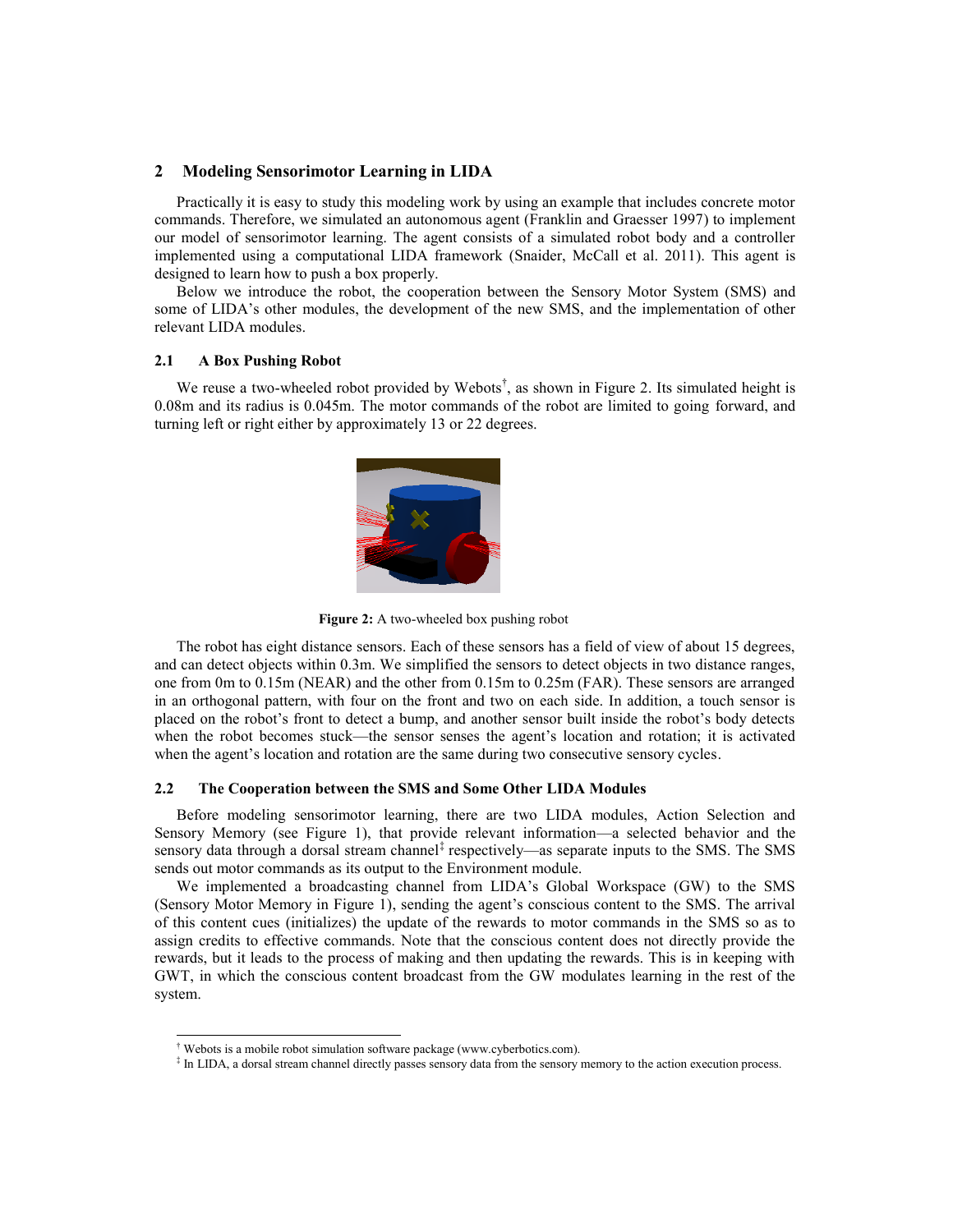#### **2.3 The Development of the SMS**

The SMS is the key module that was augmented when we implemented a model of sensorimotor learning into LIDA. Prior this addition, motor commands were built into a mechanism (subsumption architecture style) implemented in the SMS and could not be changed at runtime. Now, the sensorimotor learning implemented into LIDA leads to a dynamic selection of motor commands at runtime based on the newly experienced rewards to the commands. Our computational design is inspired by Mahadevan and Connell's previous work [\(1992\)](#page-8-11). They added a learning aspect into the traditional subsumption architecture using the idea of reinforcement learning [\(Kaelbling, Littman et al.](#page-8-12)  [1996\)](#page-8-12). We improved theirs in two primary ways: 1) we imbued the original learning with more biologically inspired interpretation by bringing it into LIDA to implement sensorimotor learning, and 2) we implemented a new mechanism to control the rate of learning (see this in Section 3 later).



The design of the new SMS is shown in Figure 3. Compared to its previous version, we have added three new components: (1) a set of reward updating processes, (2) a set of rewards databases, and (3) a set of errors databases. We introduce the first two components and the SMS for modeling sensorimotor learning below, and leave the introduction of the errors databases for adding a dynamic learning rate to Section 3.

In Figure 3, the SMS contains a (motor) command generation module depicted in the upper part of the diagram and a long-term memory, Sensory Motor Memory (SMM), depicted in the bottom part. The command generation module responds to the execution of a selected behavior. That behavior results from the preceding Action Selection Module on the right, and acts to specify a desired action in LIDA. General details about the behavior data structure can be found in [\(Franklin, Madl et al. 2014\)](#page-8-0). In our case, the selected behavior is pushing a box. On the left side of this module, a reactive motor control mechanism—a kind of subsumption architecture—is built in. The structure of the mechanism implements a priority network that imposes an order on the three sub-tasks of box pushing. The unwedger's behavior suppresses the pusher's, and both of these suppress the finder's. A suppression operation is represented by an encircled uppercase S in the network diagram. Briefly, the agent begins by finding and closing a box, it then continuously pushes the box, and finally the agent can "unwedge" itself if it becomes stuck. These sub tasks are implemented by finite state machines (FSMs), which are driven by the current state of the environment sensed through the Sensory Memory (SM), and which may in certain states send out motor commands to the Environment module.

Because of the implemented sensorimotor learning, the motor commands sent out from the FSM can now be dynamically chosen at runtime based on their rewards. Each FSM has its own rewards database maintained in SMM. Another part of learning is a set of reward updating processes, which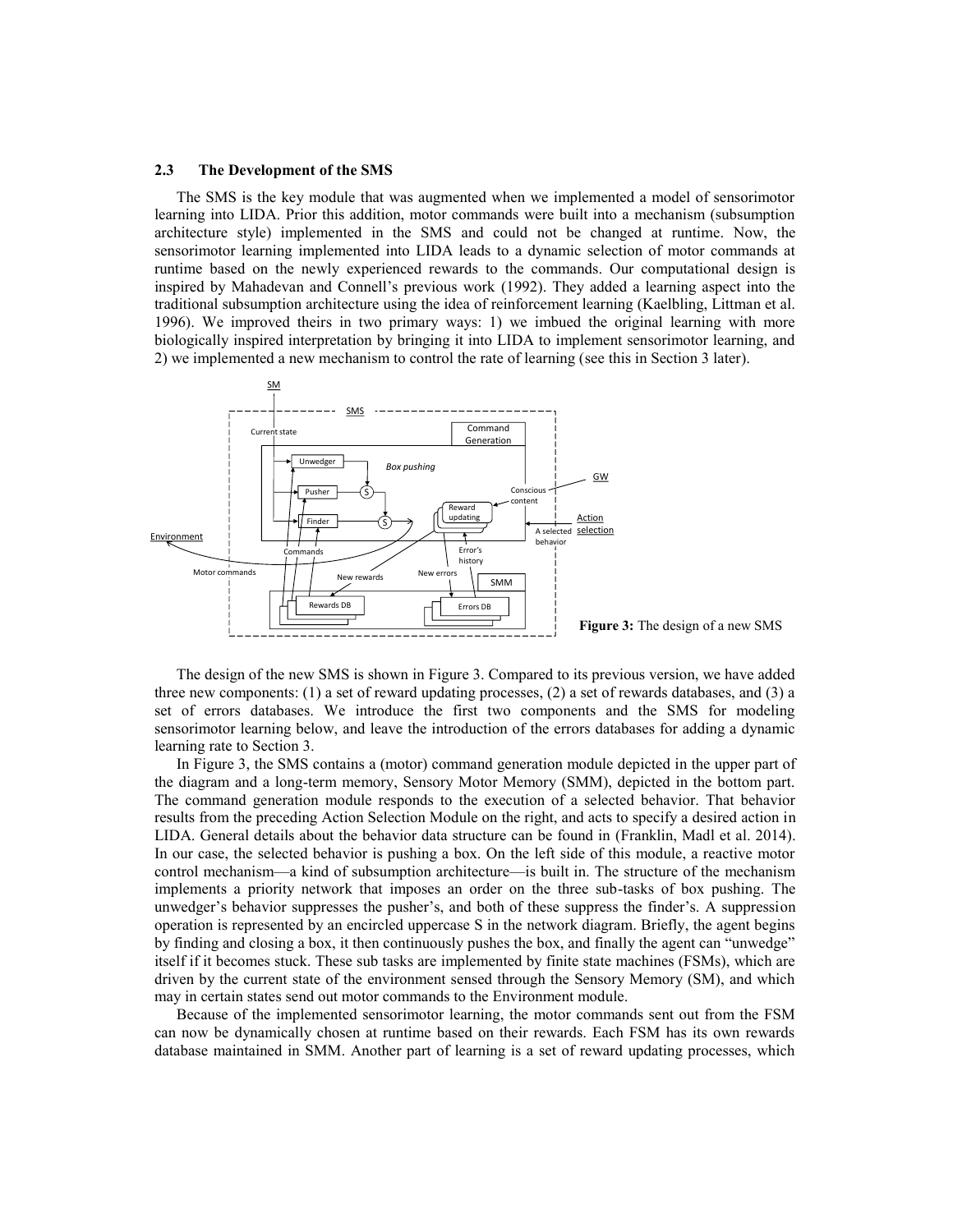are depicted on the right side of the command generation module. These processes are driven by the conscious content broadcast from LIDA's Global Workspace (GW), and each of them one-to-one updates the reward values stored in a rewards database for a certain FSM.

The algorithm of the reward updating process is inspired by Q-Learning [\(Watkins 1989\)](#page-9-1); this updating helps the agent propagate rewards in the time line. The reward update formula (see Eq. (1)) uses a reward function  $Q(x, m)$  across states  $(x)$  and motor commands  $(m)$ . This reward function is defined by  $Q(x, m) = r + \Upsilon E(y)$ , where r is the immediate reward, and  $E(y)$  is the expected reward of the state y resulting from the command.  $E(y)$  is the maximum  $O(y, m)$  over all commands m. *Y* is a discount parameter that is set to 0.9, which determines the importance of future rewards. Its current value 0.9 is supported by Mahadevan and Connell's experimental results [\(1992\)](#page-8-11).

$$
Q(x, m) \leftarrow Q(x, m) + \beta(r + \gamma E(y) - Q(x, m)) \tag{1}
$$

During updating, since the current stored reward  $Q(y, m)$  has not yet converged to the updated value—r +  $YE(y)$ —the difference between them then provides the reward error in the current stored rewards. This error is used to update the stored rewards using a learning rate *β*. Currently, the value of *β* is set to 0.5 as supported by Mahadevan and Connell's experimental results [\(1992\)](#page-8-11); but we will replace it using a dynamic learning rate mechanism described in Section 3 later.

In Eq. (1), immediate rewards (*r*) are calculated differently depending on the FSMs' behavior (see Figure 3). First, for finding a box, the agent is rewarded by  $+3$  if it detects an object in its front NEAR zone during forward movement, or it is punished by -1 if no object is there. The default reward is 0 if the agent is not moving forward. Second, for pushing a box, the agent is rewarded by  $+1$  if it is touching an object during its forward motion, or it is punished by -3 if not touching. The default reward is 0 as before. Finally, for getting unwedged, the agent is punished by -3 if it is wedged while moving forward, or it is rewarded by +1 if no wedging occurs. The default reward is 0 if the agent is neither wedged nor moving forward.

When a FSM chooses its current command, in 90% of the time, given the same current state, the motor command that has maximum reward values is chosen. In the remaining 10% of cases, a motor command is randomly chosen. Choosing commands only based on their rewards will never allow the exploration of new commands or new states. Sometimes, a random command is chosen to ensure that all states in the state space will eventually be explored. Suggested by Mahadevan and Connell [\(1992\)](#page-8-11), 10% is a good compromise between exploratory and goal-directed activity, in line with their experimental results.

#### **2.4 Implementation of Other Relevant LIDA Modules**

We implemented several other relevant LIDA modules appropriate for the specification of learning a box pushing task using sensorimotor learning. We list the implementation of each module below, ordered according to the three phases of the LIDA cognitive cycle: understanding, attention, and action/learning. We describe them in a linear way in order to make the process more easily understood. But actually, each LIDA module acts independently and asynchronously with other modules in LIDA. Figure 1 gives an intuitive feel for the relationship of these modules. Details of these modules can be found in [\(Franklin, Madl et al. 2014\)](#page-8-0).

**The Environment Module** The environment constantly 1) retrieves the data detected by the robot's sensors, and 2) sends out the motor commands provided by the SMS to the robot's actuators. See Section 2.1 for the detailed sensors and actuators in our case.

**Sensory Memory (SM)** SM gets sensory data from the Environment Module, structured as an array of Boolean bits, representing the data status sensed from each of the sensors, either active or inactive. SM provides the SMS with the current data.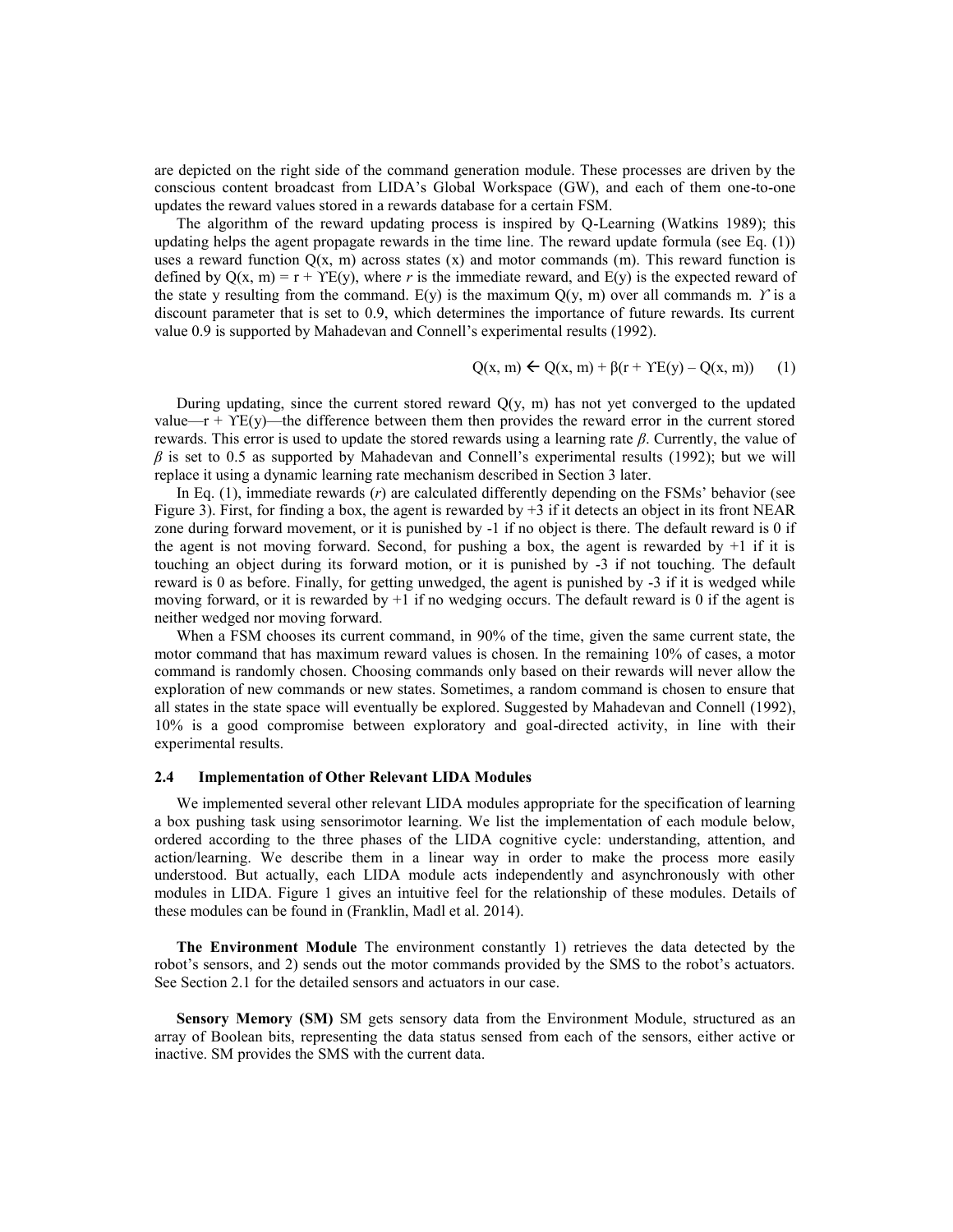**Feature detectors (FDs) and Perceptual Associate Memory (PAM)** PAM stores a set of nodes, each of them representing a specific aspect of an environmental state of concern to the agent. In our work, these nodes are distance nodes including NEAR and FAR, a bumping node, and a stuck node. FDs constantly obtain the current state from the SM, activating relevant nodes in PAM.

**The Current Situational Model (CSM) and structure building codelets (SBCs)** The CSM receives currently activated nodes from PAM, and builds the agent's understanding of the current situation. SBCs reorganize data in the CSM, combining sets of nodes and links into node/link structures. They build an agent's higher level understanding of the current situation.

**Attention codelets and the Global Workspace (GW)** We added an attention codelet concerned for the entire current situation in the CSM, and bringing it into the GW. In the GW, the current situation may win the competition to produce the agent's conscious content. A channel from the GW to the SMS—newly implemented this time (see Section 2.2)—broadcasts the conscious content to other modules including the SMS.

**Procedural Memory (PM)** Following the broadcast of conscious content from the GW, a box pushing scheme is recruited in the PM, and then a relevant behavior is instantiated that is selected by the Action Selection module and sent to SMS, which initiates a motor command generation mechanism for executing the box pushing in the SMS.

## **3 A Dynamic Learning Rate in Sensorimotor Learning**

In a study of sensorimotor learning, Herzfeld and colleagues [\(2014\)](#page-8-1) have hypothesized that the brain not only learns from individual errors that it has experienced before, but also accumulates the errors into a memory; this memory of errors makes it possible for the brain to control how much it will learn from a given current error. These historical errors help humans determine whether the environment is steady or rapidly changing. Environmental stability thus controls how much of a given error will be learned so as to affect the prediction of the upcoming movement.

We interpret the above hypothesis as a computational mechanism. In the mechanism, memory of errors controls the value of a "learning rate", which weights the amount of an error—typically the difference between sensory (actual) result and predicted (intended) result—that will be used in an update process of the predicted result.

In the work of modeling sensorimotor learning as described above in Section 2, one step in updating the reward of motor commands is to learn from the reward error as expressed by Eq. (1). We consider this reward updating process to be similar to the update process mentioned in the above mechanism. Therefore, here we revise Eq. (1) by changing the quality of its parameter  $\beta$  from a constant value to a dynamic value. Now the value of parameter  $\beta$  is controlled by memory of errors as introduced above [\(Herzfeld, Vaswani et al. 2014\)](#page-8-1).

Note that the reward of motor commands manipulated in our development of sensorimotor learning is different than the execution result (the movement) of motor commands discussed by those neuroscience researchers in sensorimotor learning [\(Herzfeld, Vaswani et al. 2014\)](#page-8-1). Reward of motor commands is maintained inside an agent as the judgment provided by the agent's mind. In contrast, the movement of motor commands occurs outside of the agent as the feedback "provided" by the environment. We consider the reward and the movement to be the two indicators for the evaluation of a motor command. We note that both of them are used to indicate aspects of motor commands, and it seems they also have some similar principles, such as the way to update their indications of motor commands—they both use a type of learning rate to weight the updating of the old knowledge of the motor command by the new. Thus, we have integrated the idea of memory of errors from Herzfeld and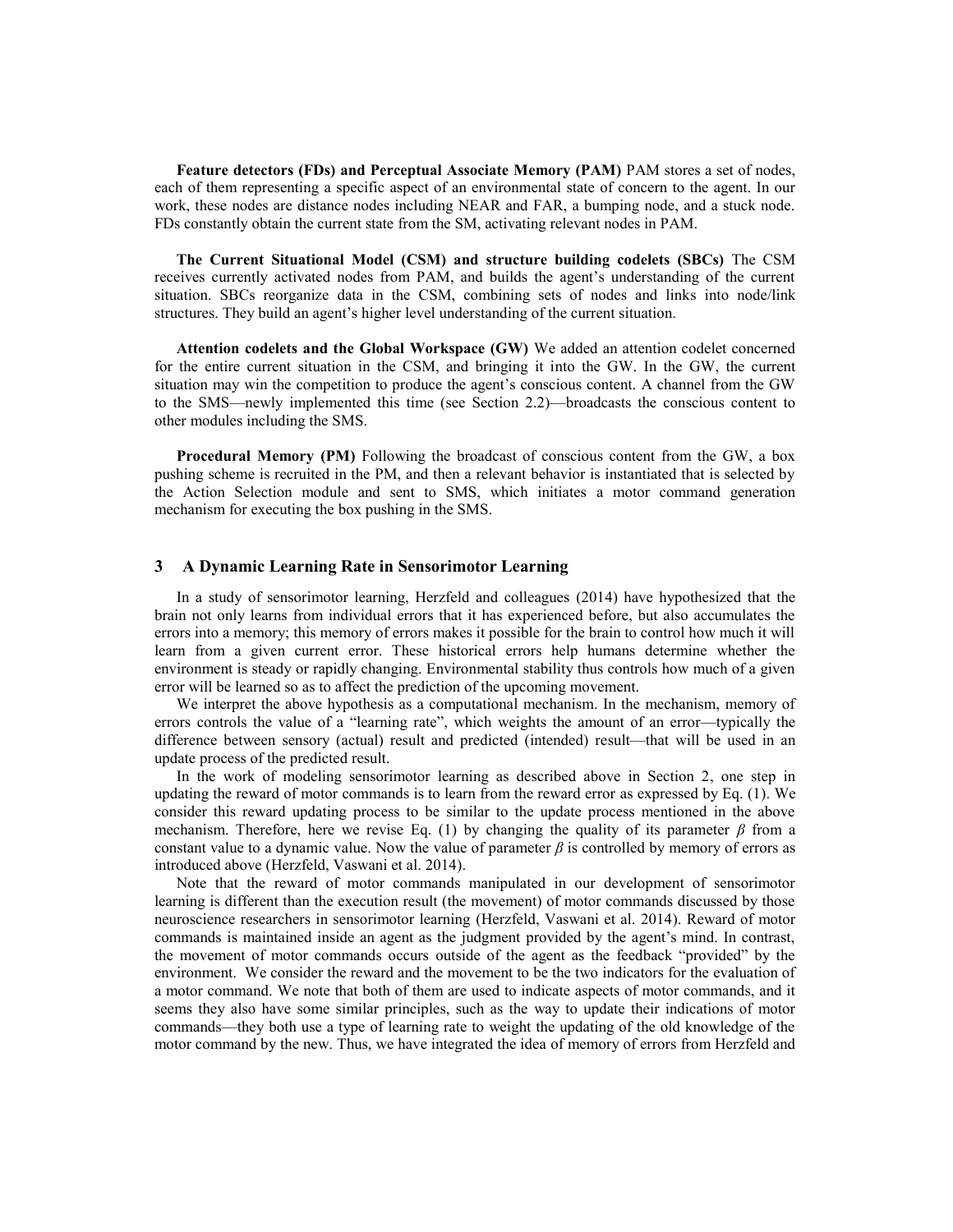colleagues [\(2014\)](#page-8-1) into our work for updating the reward of motor commands. We consider this a kind of indirect biological inspiration for our approach.

Next we provide the way in which memory of errors dynamically controls the value of the parameter  $\beta$ . First, a (reward) error is classified between two types, either positive or negative, depending on the sign of subtracting the old (stored) reward from the new reward. Then when our agent has performed its task (pushing box) for a while, having experienced a sequence of errors, the type of these errors may switch differently, switching from slowly to rapidly; thus we have different types of memory of errors from the viewpoint of their stability, based on the rate of switching. We present the number of errors the agent has experienced by a variable *n*, and the number of switches between these errors by a variable *s*. These variables are integers starting from zero. Based on these two variables, we represent the status of the memory of errors by a variable *t* as expressed by Eq. (2), and then calculate the value of *β* using a sigmoid function assisted by the variable *t* as expressed by Eq. (3). The parameter  $\theta$  tunes the effect of *t*, and is set to 1.0 by default.  $\beta$  ranges from 0.0 to 1.0 with a default value of 0.5.

- $t = n 2 * s$  (2)
- $\beta = \frac{1}{\sqrt{1-\frac{1}{2}}}$  $\mathbf 1$ (3)

Here we illustrate the behavior of *β* with examples. If the agent has experienced many errors that rarely switch, the value of *n* is large and the value of *s* is small; therefore, the value of *t* and therefore *θt* are large; so *β* is close to 1.0. This means that a slowly switching environment results in a high learning rate. On the other hand, if there are errors in memory but they have switched signs very often, the values of both *s* and *n* are large, so *t* is negative with a large absolute value; thus the value of  $\beta$  is close to 0.0. This means a rapidly switching environment leads to a low learning rate. These simulated behaviors qualitatively agree with the hypothesis proposed by Herzfeld et al. [\(2014\)](#page-8-1). Note that when there is no error in the memory yet, the value of *t* is 0 because *n* and *s* are 0, so the value of  $\beta$  is 0.5, which is the same as the default value of *β*.

Finally, we add error databases to store both variable *n* and variable *s*. These databases are maintained in the SMM as shown in Figure 3. They interact with reward processes to (1) update memory of errors based on the arrival of new errors, and (2) provide current error's history to dynamically control the value of *β*.

# **4 Experimental Results**

This section describes an experimental study to evaluate this modeled sensorimotor learning and its dynamic learning rate. Figure 4 shows a bird's eye view of the experimental environment and the agent in their initial configuration. The agent stands in a field containing three movable boxes. They are surrounded by walls, a kind of obstacle that cannot be moved.



**Figure 4:** A bird's eye view of the experimental environment and the agent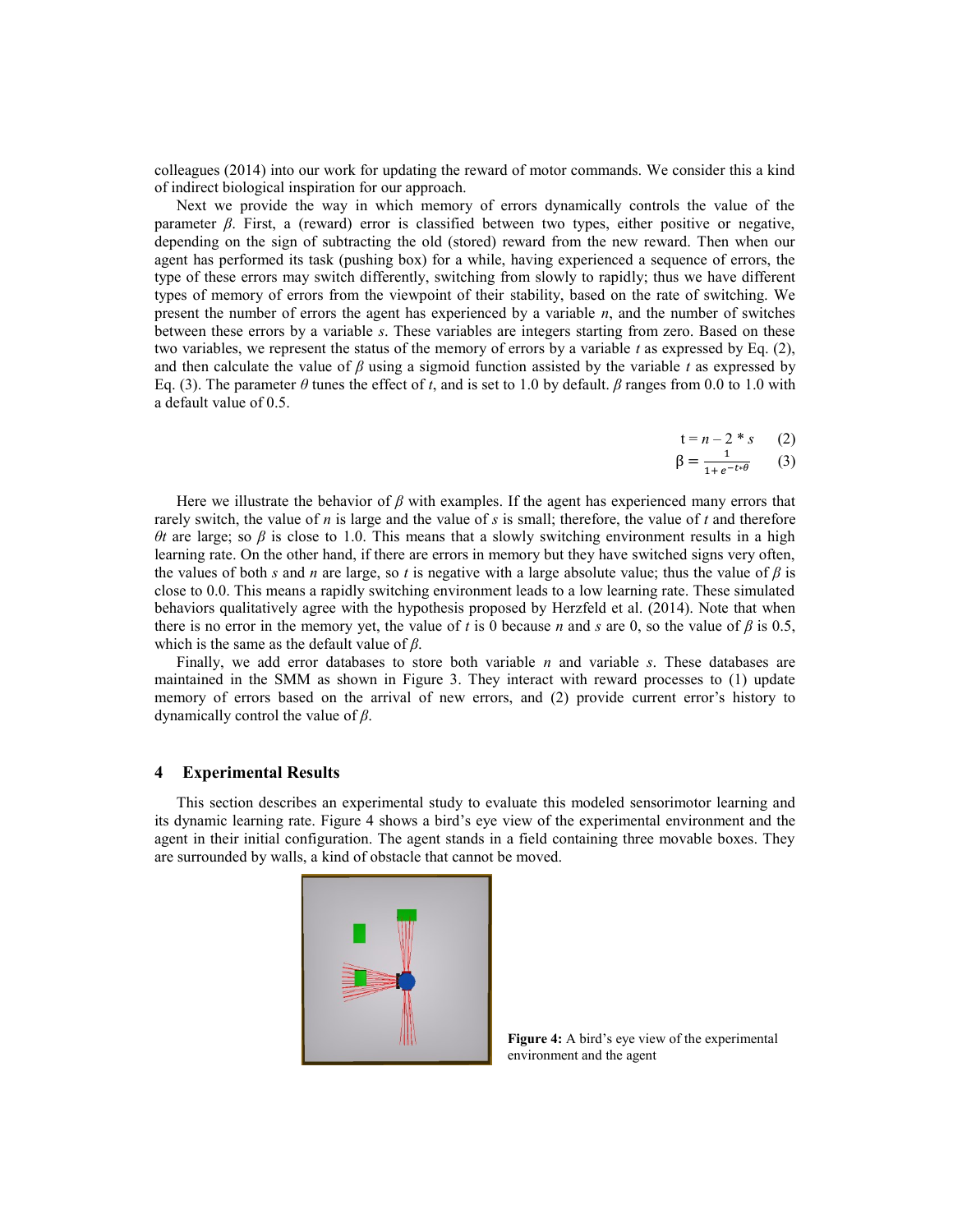We are interested in the following questions: 1) How well will the action of pushing a box be executed with sensorimotor learning; and 2) What is the effect of implementing the dynamic learning rate into the learning?

We evaluate the performance of the box pushing using two criteria: 1) the average value of the reward obtained so far by the pusher FSM (see Figure 2) inside the agent—we consider pushing to be the core part of the box pushing task—and 2) the distance that the boxes have been moved in the environment.

We compare the box pushing performance across six different agent conditions: 1) randomly chosen motor commands; 2) handcoded motor commands; 3-5) sensorimotor learning with constant learning rates of 0.1, 0.5, and 0.9 respectively; and 6) learning with a dynamic learning rate. Under the handcoded condition, the expected "best" commands are chosen when the agent is in certain given states: the finder module chooses forward motion if an object has been detected to be near the front; the pusher chooses forward if a bump event is detected; and the unwedger module randomly chooses a command to turn left or right if the agent is stuck. In other states, commands are randomly chosen.

In each condition, we perform 10 consecutive trials. A new trial begins from the initial configuration of the environment and the agent, but the rewards of the motor commands and the reward errors are remembered throughout the trials. During each trial the agent runs 500 simulation steps, so under each condition, the agent runs 5000 steps. In our case, each step is simulated with 50 virtual time units—the agent executes at unit intervals in Webots' virtual time.

We collected the first criterion of average value of the reward every 50 steps of the agent's run, so 100 average values were collected during the total of 5000 steps. Figure 5 plots the average values under the six conditions. The vertical axis represents the sum of all rewards obtained by the pusher divided by the number of steps the agent has run so far, and the horizontal axis represents the completed proportion of the 5000 steps. The plotted curves illustrate that 1) with sensorimotor learning added, the pusher module obtains more rewards than the random agent does, 2) the pusher obtains the most rewards under the dynamic learning rate condition (except during the initial steps), and 3) the handcoded agent outperforms the agents with the three constant learning rates.



**Table 1:** The sums of the distances that the boxes have been moved during 10 trials

| Learning Rate    | Distance (m) |
|------------------|--------------|
| Dynamic          | 1.6002       |
| Handcoded        | 1.2023       |
| Constant $(0.5)$ | 0.9521       |
| Constant $(0.9)$ | 0.6357       |
| Constant $(0.1)$ | 0.3223       |
| Random           | 0.2338       |

**Figure 5:** The average values of rewards obtained by the pusher

Regarding the second criterion, the sums of the distances that the boxes have been moved during 10 trials under each of the six conditions are displayed in Table 1. These show that 1) the agents with sensorimotor learning at the three constant rates have pushed the boxes farther than the random agent, 2) using the dynamic learning rate yields the greatest box pushing distance, and 3) the handcoded agent yields the second greatest distance.

The results reported above support the assertion that sensorimotor learning improves the performance of box pushing to a certain extent, and that adding the dynamic learning rate clearly increases that extent. This increased improvement supports that memory of errors—the agent's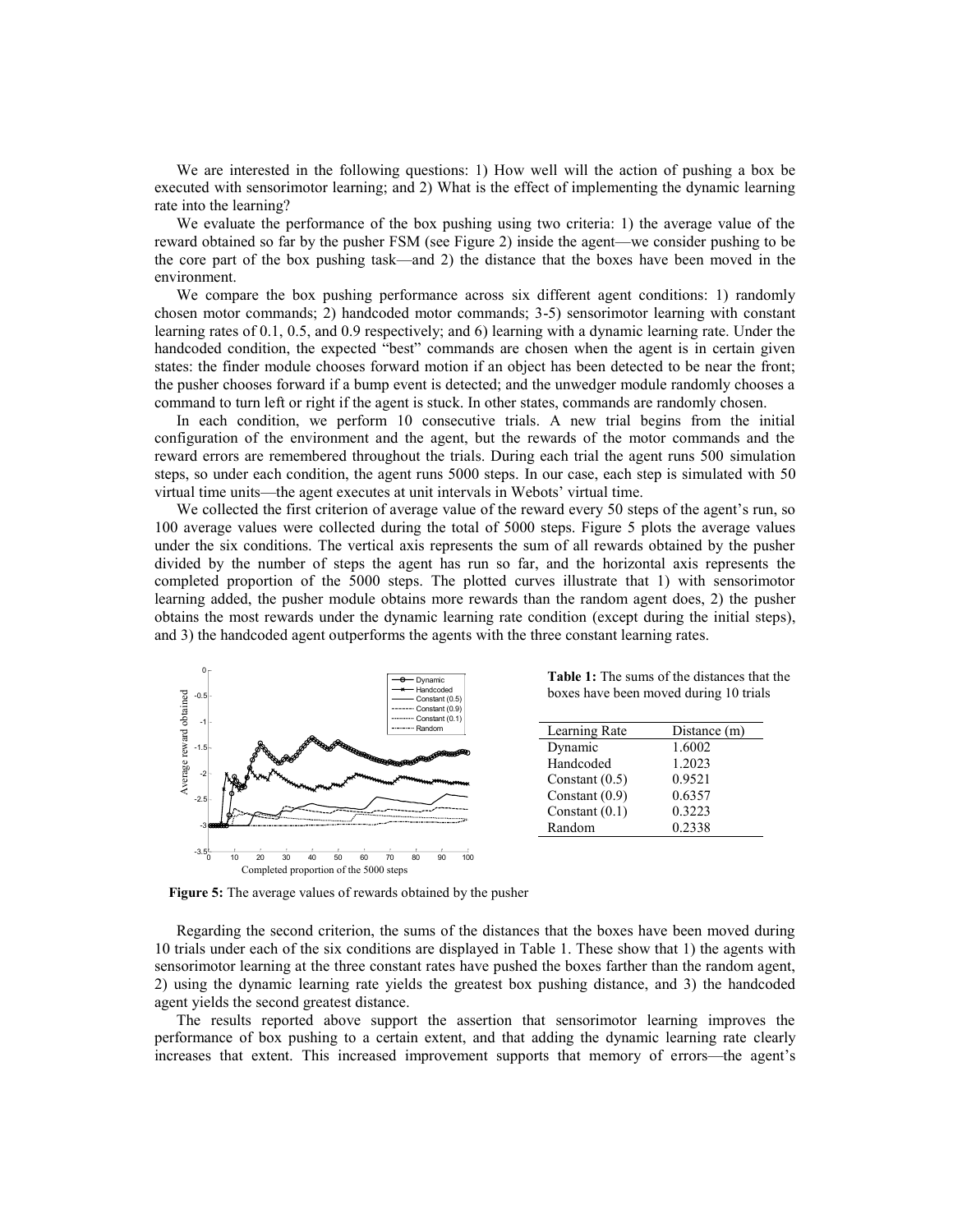knowledge of the environment's stability—helps the agent interact with its environment more effectively.

We did not compare our results with the results obtained by Mahadevan and Connell [\(1992\)](#page-8-11) because they have different experimental motivations, and thus a different types of results. They are interested in determining 1) the effect of decomposing the overall task into a set of subsumption modules for learning, and 2) the performances of different learning algorithms, while we are interested in the biologically inspired implementation of sensorimotor learning, and adding a learning rate control mechanism inspired by the idea of memory of errors [\(Herzfeld, Vaswani et al. 2014\)](#page-8-1).

# **5 Summary and Future work**

In this paper, we implemented sensorimotor learning in LIDA [\(Franklin, Madl et al. 2014\)](#page-8-0). This implementation follows the ideas of Global Workspace Theory, and uses reinforcement learning. Furthermore, we added a dynamic learning rate into the learning, which is controlled by history of errors. Our preliminary experimental results suggest that sensorimotor learning using a dynamic learning rate improves the performance of action execution. On the other hand, we think more evidence is needed to support the causality between using a dynamic learning rate and the learning performance. Our motivation for modeling this dynamic learning rate is the replication of some recently proposed hypotheses from neuroscience regarding the effect of memory of errors [\(Herzfeld,](#page-8-1)  [Vaswani et al. 2014\)](#page-8-1). In brief, the hypotheses suggest that a dynamic learning rate helps an agent achieve a better adaptation to its environment based on its memory of errors, but can that adaptation always be translated into improved performance? We leave this as an issue for future work.

# **References**

<span id="page-8-2"></span>Baars, B. J. (1988). A cognitive theory of consciousness. New York, Cambridge University Press.

- <span id="page-8-3"></span>Baars, B. J. (2002). "The conscious access hypothesis: origins and recent evidence." Trends in cognitive sciences **6**(1): 47-52.
- <span id="page-8-6"></span>Brooks, R. A. (1986). "A robust layered control system for a mobile robot." IEEE Journal of Robotics and Automation **2**(1): 14-23.
- <span id="page-8-9"></span>Brooks, R. A. (1990). "Elephants don't play chess." Robotics and autonomous systems **6**(1): 3-15.

<span id="page-8-7"></span>Brooks, R. A. (1991). "How to build complete creatures rather than isolated cognitive simulators." Architectures for Intelligence: The Twenty-second Carnegie Mellon Symposium on Cognition: 225-239.

- <span id="page-8-8"></span>Connell, J. H. (1989). A colony architecture for an artificial creature, DTIC Document.
- <span id="page-8-5"></span>Dong, D. and S. Franklin (2014). Sensory Motor System: Modeling the process of action execution. Proceedings of the 36th Annual Conference of the Cognitive Science Society, Austin TX, USA.
- <span id="page-8-4"></span>Franklin, S. and A. Graesser (1997). Is it an Agent, or just a Program?: A Taxonomy for Autonomous Agents. Intelligent agents III agent theories, architectures, and languages. London, UK, Springer-Verlag**:** 21-35.

<span id="page-8-0"></span>Franklin, S., et al. (2014). "LIDA: A Systems-level Architecture for Cognition, Emotion, and Learning." IEEE Transactions on Autonomous Mental Development **6**(1): 19-41.

- <span id="page-8-1"></span>Herzfeld, D. J., et al. (2014). "A memory of errors in sensorimotor learning." Science **345**(6202): 1349-1353.
- <span id="page-8-10"></span>Jeannerod, M. (2006). Motor cognition: What actions tell the self. Oxford, UK, Oxford University Press.
- <span id="page-8-12"></span>Kaelbling, L. P., et al. (1996). "Reinforcement learning: A survey." arXiv preprint cs/9605103.
- <span id="page-8-11"></span>Mahadevan, S. and J. Connell (1992). "Automatic programming of behavior-based robots using reinforcement learning." Artificial intelligence **55**(2): 311-365.